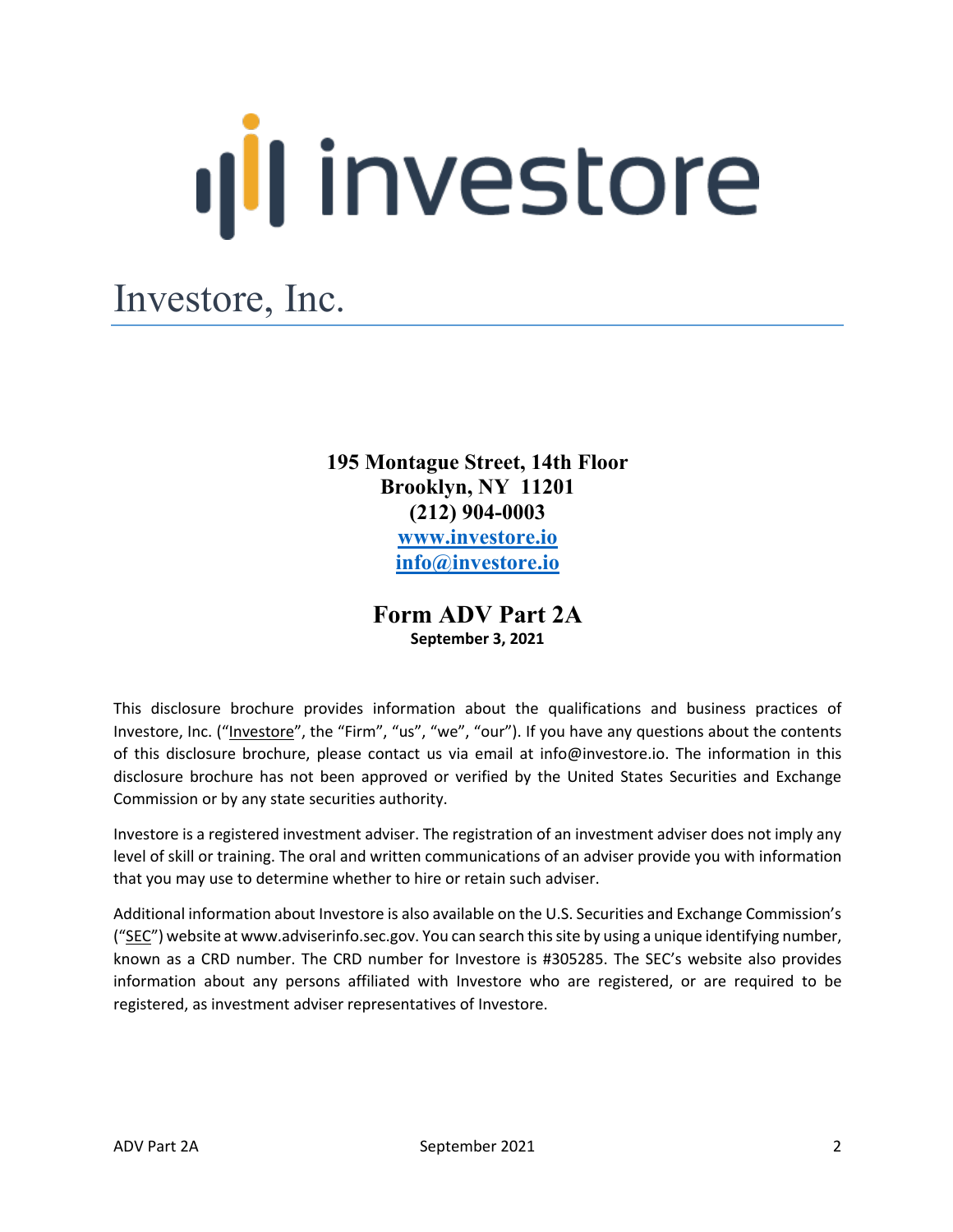# Item 2 - Material Changes

This document is the Part 2A of Form ADV: Firm Brochure (the "Brochure") for Investore. Pursuant to the SEC's requirements and rules, you will receive a summary of any material changes to this Brochure within one hundred twenty days of the close of Investore's fiscal year.

The following information provides a summary of material changes that have been made to this Brochure since the last annual update on May 10, 2021.

#### **Other-than-annual amendment (August 25, 2021)**:

• We have changed ownership.

The foregoing is only a summary of the material changes to the Brochure. It does not purport to identify every change to the Brochure since the last filing. The above summary of material changes is qualified in its entirety by reference to the full discussion in the Brochure. Clients are encouraged to read the Brochure in detail. The Brochure may be requested at any time, without charge, by contacting Investore at info@investore.io or by checking out the website at www.investore.io.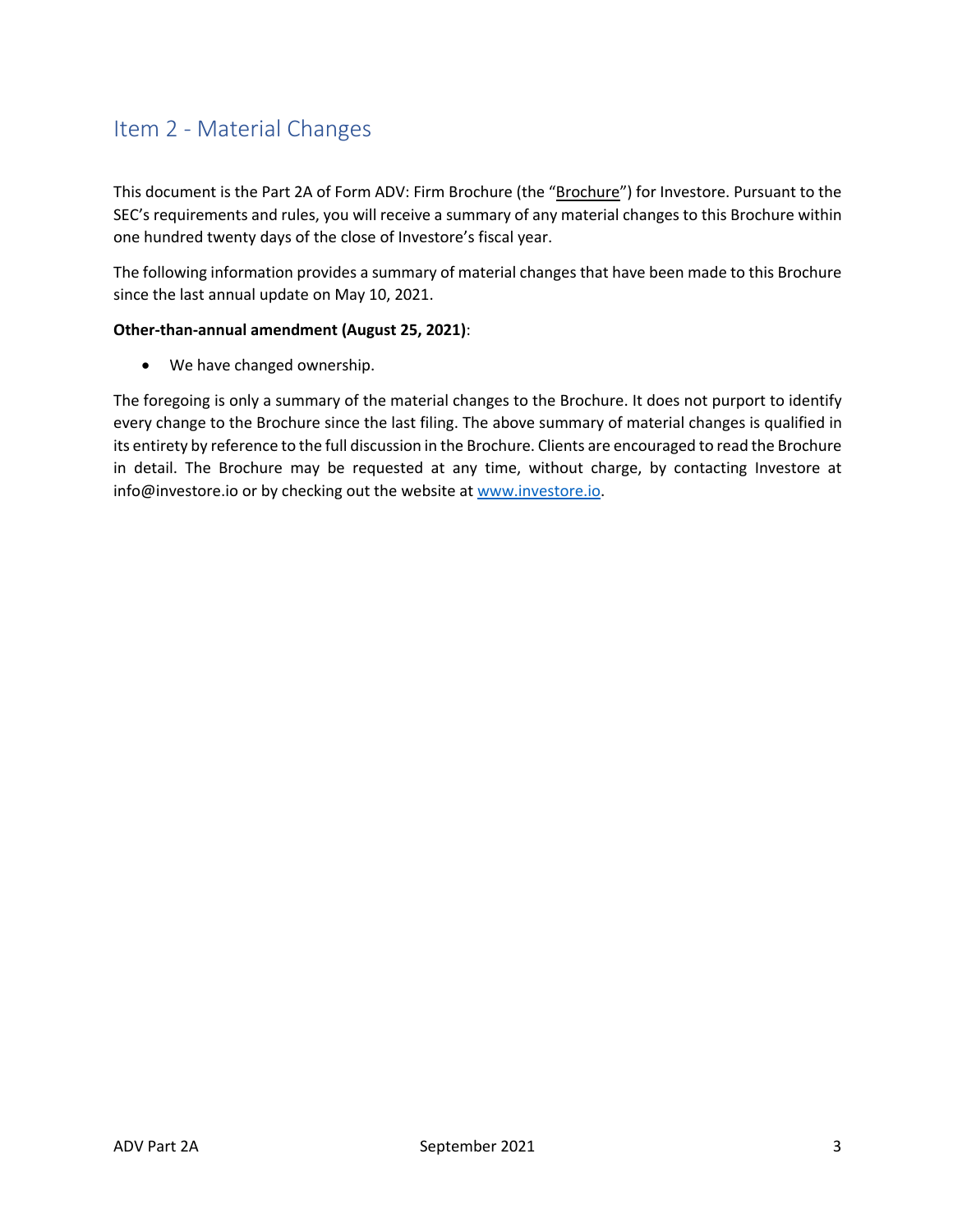# Item 3 - Table of Contents

| Item 11 - Code of Ethics, Participation or Interest in Client Accounts and Personal Trading15 |
|-----------------------------------------------------------------------------------------------|
|                                                                                               |
|                                                                                               |
|                                                                                               |
|                                                                                               |
|                                                                                               |
|                                                                                               |
|                                                                                               |
|                                                                                               |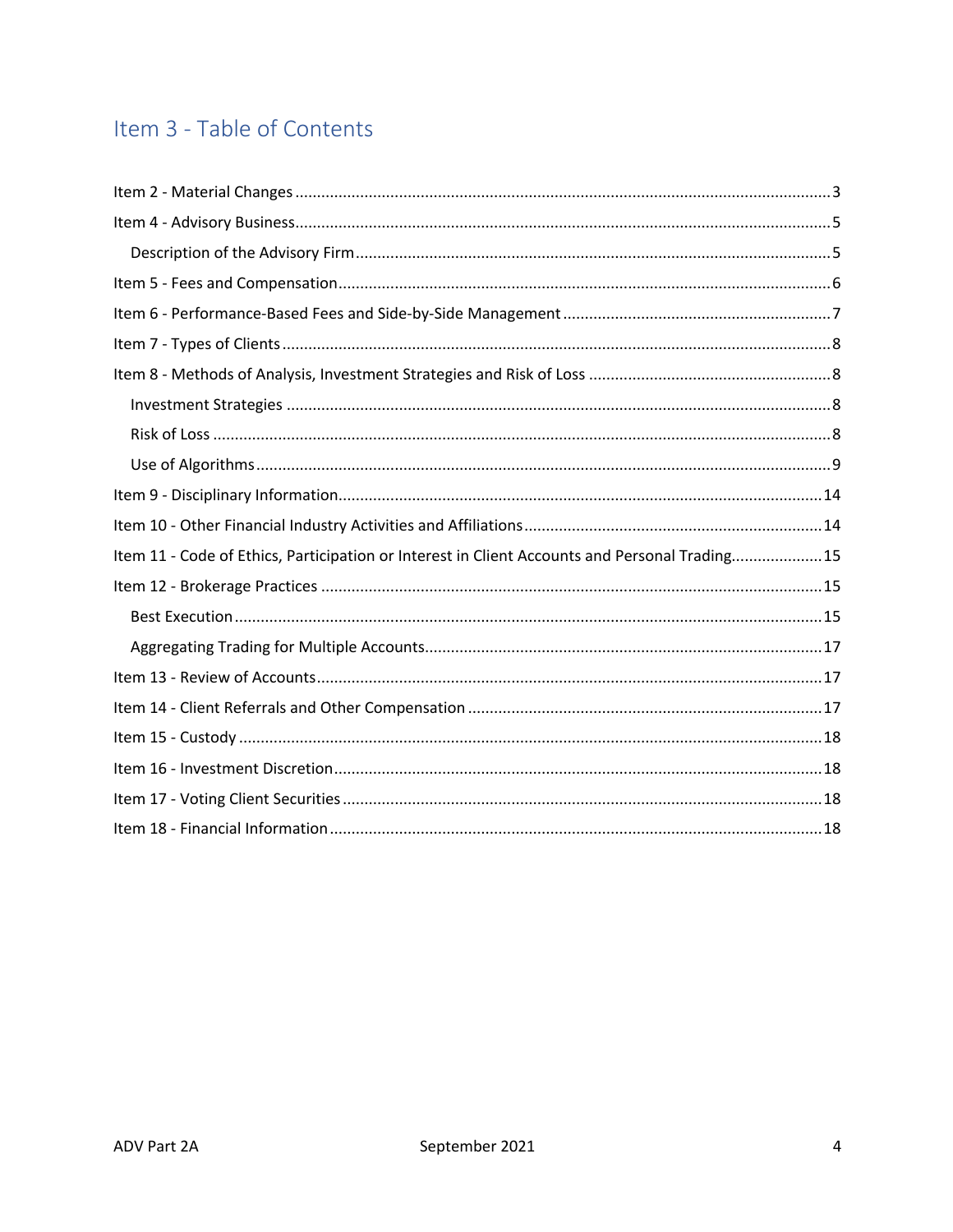#### Item 4 - Advisory Business

#### Description of the Advisory Firm

Investore is a registered investment adviser ("RIA") which offers non-discretionary "Model Portfolios" to its advisory clients (each a "Client," and collectively, "Clients") through an online web-based and mobile platform (the "Platform").

Investore is a privately held company headquartered in New York, New York and formed on June 3, 2019. Investore is owned directly by Investore Holding, Inc., which in turn is 100% owned by Plataforma de Fondos Sapi de CV.

Investore provides investment advisory services over the Internet. This business model, also referred to as a "robo-adviser" model, makes use of algorithms to automate (or to assist in making) investment decisions. Clients create and manage their investment accounts through a web portal with limited, if any, human interaction.

Investore has partnered with BlackRock, Goldman Sachs and Vanguard (the "Model Providers") for the construction of all Model Portfolios offered to our Clients through Investore's digital Platform.

Investore operates an investment Platform available at www.investore.io (the "Website") and as a mobile application ("App"). The Platform provides Clients with investment advice in the form of certain Model Portfolios designed to meet each Client's self-identified financial goals. The investments offered through the Platform only include exchange traded funds ("ETFs"). Clients create their investment portfolios from the list of suitable ETF Model Portfolios offered by Investore or the Model Providers. The Website also provides general education and content regarding finance and markets. Advisory services are delivered solely through the Platform. Investore does not provide investment advice in person or over the phone or in any manner other than through the Platform. Investore encourages visiting the Website for additional information.

The Platform recommends one or more Model Portfolios to each Client based on a Suitability Questionnaire ("Suitability Questionnaire') completed by each Client. The Platform currently relies solely on questions relating to suitability (i.e., age, income and liquid net worth, investment objectives, investment time horizon, and risk tolerance) in recommending Model Portfolios, and these questions are not weighted equally. Clients should understand the recommendation of Model Portfolios relies upon the information provided by each Client, and Investore does not capture any additional information not covered in the suitability questionnaire in making a risk assessment and providing investment advice.

Investore's Model Portfolios are designed to cover a spectrum of Clients' investment needs. The Firm utilizes algorithms that incorporate Model Portfolios created by the Model Providers to assist in the selection of the portfolio models that are most appropriate for the Client, based on the Client's financial profile and investment objectives. Investore has used its best judgment to incorporate Model Portfolios designed by the Model Providers into its own asset allocation model options. However, we are relying on the Model Providers' Model Portfolio construction. The Model Providers advise Investore when there is a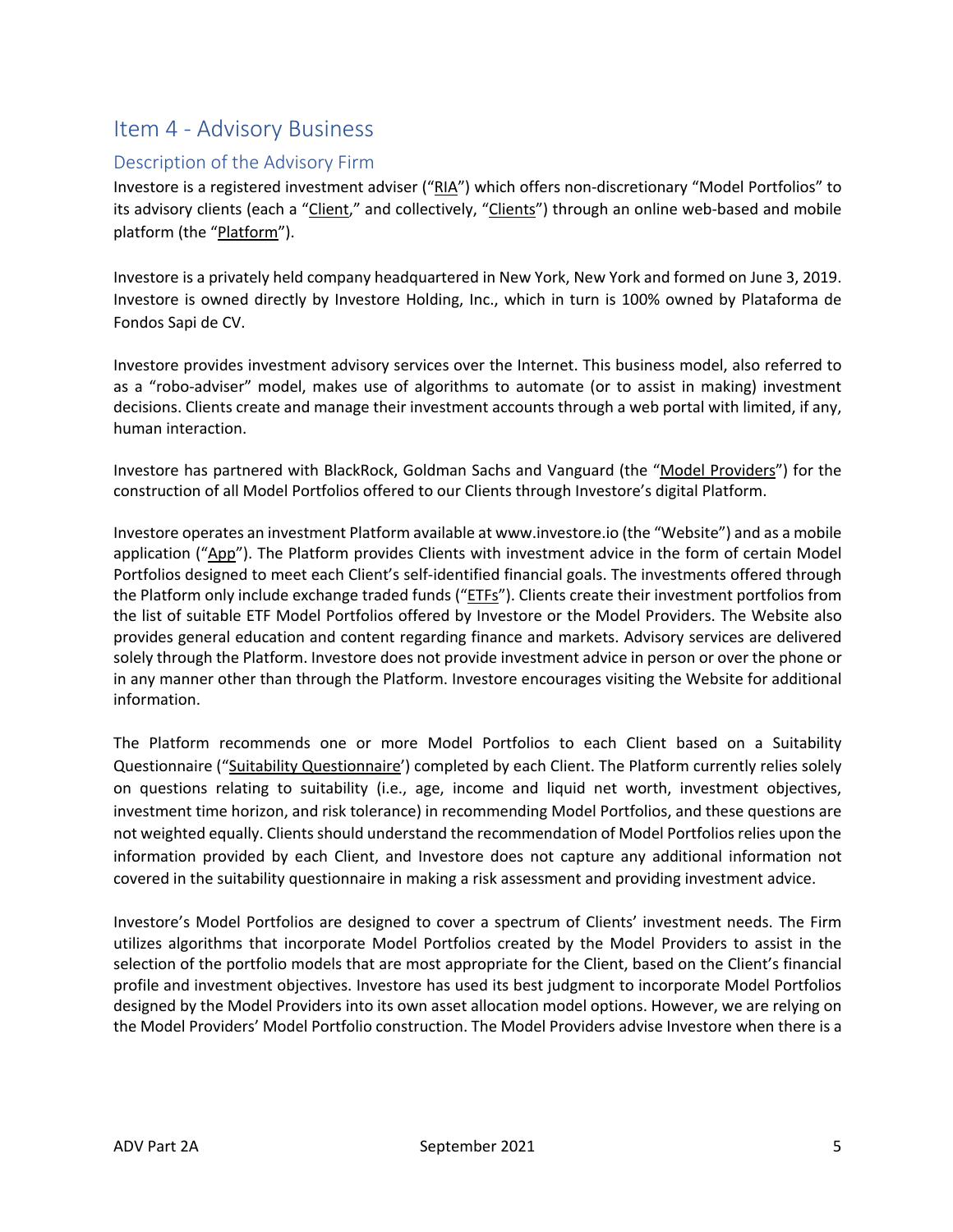change in the percentage of ETF holdings. Investore updates the percentages in the applicable Client accounts.

Prior to implementation, the Firm and Totum, Inc. ("Totum") our Platform administrator, tested all algorithms to confirm that the results are consistent with expected outcomes. Totum will also conduct back-testing to ensure the algorithms continue to produce the intended results. Testing will be conducted on a periodic basis.

Totum is responsible for maintaining the Algorithm. However, Totum and Investore do not override the Algorithm to provide alternative recommendations to any particular Client, whether based on any additional criteria provided by the Client, market and/or economic conditions, or otherwise. Clients should be aware that the Algorithm relies upon their answers to questions relating to their risk tolerance, investment objectives, and investment time horizon provided through the Suitability Questionnaire, and that such answers serve as inputs to the Algorithm.

The Model Portfolio will be rebalanced on an ongoing basis, as determined by Investore. If the holdings of a Client's investment account ("Investment Account") significantly deviate from the existing or newly selected target asset allocation, Investore will initiate a rebalancing to bring the holdings within an acceptable range of the target asset allocation. The rebalancing process is not limited to the number or frequency of rebalances and is driven by the composition of Investore's decisions on the composition and holdings in the Model Portfolios. As a result, there is a possibility that Investore may sell overrepresented ETFs and use the proceeds to buy underrepresented ETFs to bring portfolios towards their target allocation without taking into account individual tax consequences or market circumstances. Investore will not engage in tax-loss harvesting trades in order to optimize the tax consequences of holding, or disposing of, certain holdings.

The investments in each Client's Investment Account are held in a separate account in the name of the Client at Alpaca Securities LLC, an independent custodian (the "Custodian"), and not with Investore. All Investment Accounts managed through the Platform are required to use the Custodian selected by Investore. Each account agreement with the Custodian will grant Investore the authority to manage each Client's Investment Account on a non-discretionary basis, seeking a Client's authorization for each trade except for rebalancing and changes made by the Model Providers in the same portfolio, where Investore maintains discretionary authority to complete the rebalance without your prior approval.

The Model Portfolios are typically created by the Model Providers and vetted by Investore. Investore reviews each Model Provider's background, including performance history, financial wherewithal, manager turnover, registration status, etc.

#### Item 5 - Fees and Compensation

Investore will provide investment advisory services to Clients for a flat non-negotiable subscription fee based on the total dollar amount of a Client's account, charged monthly (the "Subscription Fee"). Upon the opening of the Client account, the Client will be charged \$2.49. Subsequently, the Client shall be charged his/her Subscription Fee based on the monthly average of the account through the billing period. The Subscription Fee for Client accounts with less than \$2,000 will be \$2.49 per month, accounts between \$2,001 and \$5,000 will be charged \$4.99 per month and accounts over \$5,000 will be charged \$7.49 per month. This Subscription Fee includes access to the professional portfolios. The Subscription Fee includes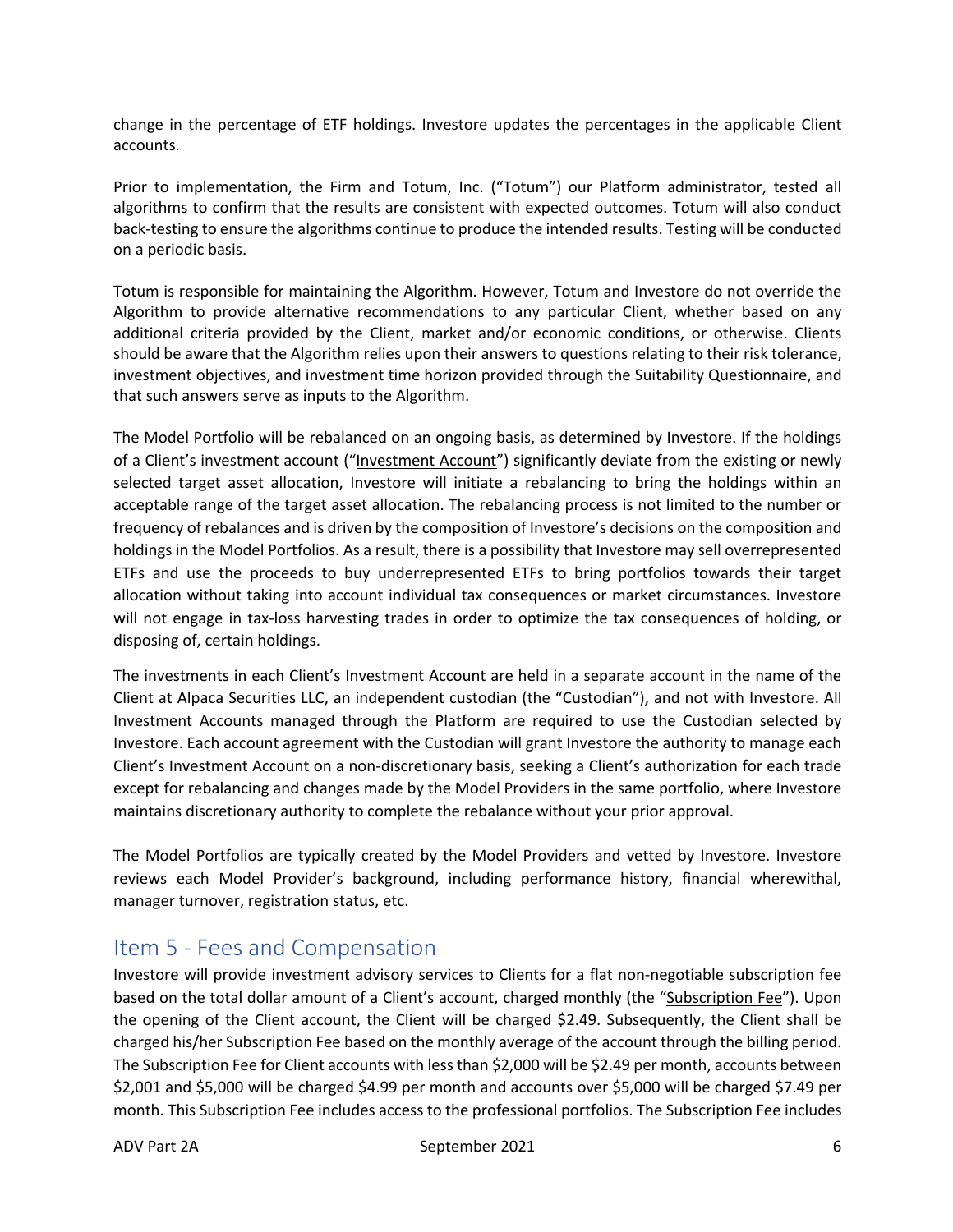the rebalancing of a Client's portfolio. We will ensure your account reflects the weightings of the selected portfolio, or portfolios, by rebalancing your account if deemed necessary in our reasonable judgment and when authorized by you.

The Subscription Fee is inclusive of certain charges imposed by custodians, brokers and other third parties. These charges include transfer fees, administrative fees, broker fees and other fees and taxes on brokerage accounts and securities transactions.

The Broker-dealer will charge withdrawal fees that vary depending on the geographical location of the receiving bank. These withdrawal fees will be deducted from the funds being disbursed. For specifics regarding the withdrawal fees, please consult the Website.

Clients should be aware that the Platform may not be appropriate for individuals looking to make few or infrequent small-dollar investments, due to the nature of the Subscription Fee.

The issuer of the securities or products purchased for Clients, such as ETFs, may charge product fees that affect Clients. Investore does not charge these fees to Clients and does not benefit directly or indirectly from any such fees. An ETF typically includes embedded expenses that may reduce the fund's net asset value, and therefore directly affect the fund's performance and indirectly affect a Client's portfolio performance or an index benchmark comparison. Clients should review all fees charged to understand the total amount of fees they will pay. A Client may review all fees for which he/she is independently responsible on the Platform.

Investore reserves the right to waive the Subscription Fee or any part thereof for any period for any Client in Investore's sole discretion. To this end, Investore may, from time to time, elect to launch programs or initiatives whereby fees may be waived, in whole or in part, for certain categories of Clients. Any such program or initiative (i) is entirely discretionary to Investore, and may be expanded, narrowed, suspended, canceled, or modified at any time by Investore, and (ii) will be subject to any rules, guidelines and/or terms and conditions created by Investore in connection therewith (which rules, guidelines and/or terms may be included in website landing pages on the Website and App). To the extent any such program or initiative is canceled or terminated, Clients will once again be charged the then-current fees on a goingforward basis. Investore shall have sole discretion in determining whether or not any existing Client or potential Client meets the requirements to participate in and/or benefit from any such program or initiative, and Investore shall not be liable to the Client or any other party in connection with any such decision and/or in connection with the administration of any such program or initiative generally.

The fees charged to Clients will be deducted from the Client's provided credit or debit card on a monthly basis. Investore's payment processor will be responsible for storing Client payment information. Investore will not store or process any Client payment information.

## Item 6 - Performance-Based Fees and Side-by-Side Management

Performance-based fees are fees based on a share of capital gains on or capital appreciation of the assets of a Client. Side-by-side management refers to the practice of managing accounts that are charged performance-based fees while at the same time managing accounts that are not charged performancebased fees. Our fees are calculated as described in the Advisory Business and Fees and Compensation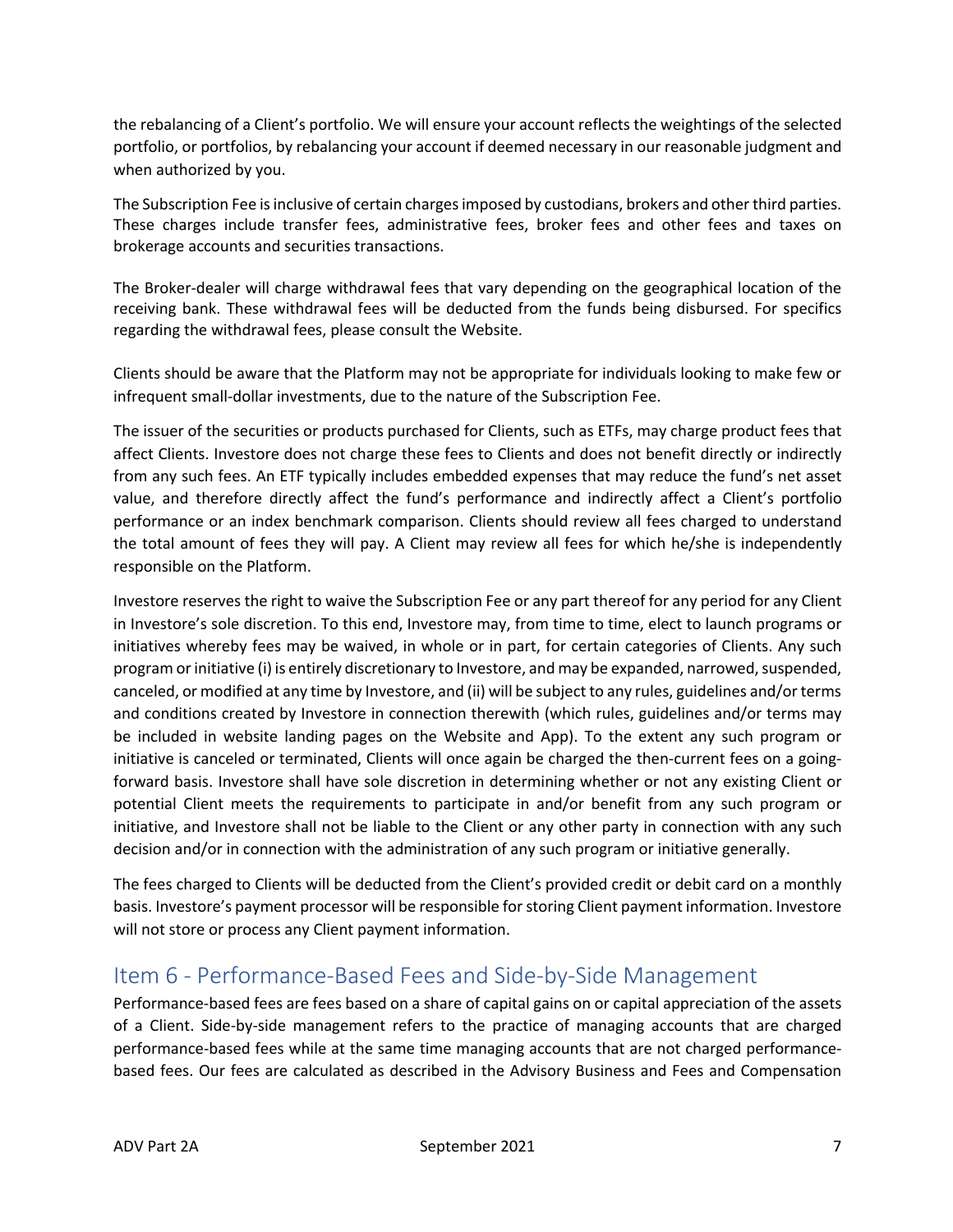sections above and are not charged on the basis of a share of capital gains upon, or capital appreciation of, the funds in your advisory account. Investore does not charge any performance-based fees.

#### Item 7 - Types of Clients

Investore's Platform is intended for use by individual investors to gain access to customized portfolios built from ETFs.

Investore requires a minimum of \$1.00 to open an account. Investore reserves the right to impose a minimum or maximum account size or value in the future at its discretion. Fees are not negotiable. Investore further reserves the right to require additional disclosure information from Clients with Investment Accounts in excess of \$100,000.

## Item 8 - Methods of Analysis, Investment Strategies and Risk of Loss

Investore utilizes Totum, a third-party for suitability determination via the Suitability Questionnaire. The Suitability Questionnaire will include age, financial need, annual income and net worth, investment objectives, investment time horizon and risk tolerance. Upon such determination, the Client is presented with a variety of Model Portfolios, created by Investore or the Model Providers, which the Client may select.

Through qualitative and quantitative due diligence, ETFs are selected to include in each Model Portfolio. Investore selects ETFs because of their transparency, liquidity, fee models and diversification.

The ETFs selected represent an array of investment options across a broad range of investment strategies such as the following: conservative, modest, or aggressive balanced risk funds; asset classes such as small, mid, and large cap equities, fixed income, real estate, commodities, or international; and industries such as healthcare, defense, or consumer.

In Investore's due diligence and analysis process, Investore utilizes a form of quantitative analysis in which it analyzes fees and performance using historical market data, risk metrics and other benchmarks.

#### Investment Strategies

Investore utilizes Totum, a third-party to help determine the risk tolerance for each Client and recommend one or more Model Portfolios based on the risk level. The ETFs are selected by the Model Providers for inclusion in the different Model Portfolios. The Totum formula analyzes the Client-supplied data through the Suitability Questionnaire and recommends one or more Model Portfolios. Investore's Platform will recommend a variety of Model Portfolios organized by specified metrics, including performance and risk. The Platform is designed to promote diversification and return within the Client-specific risk and suitability limits.

The Client can also access a complete catalog of Model Providers and their Model Portfolios by using the direct link on the Website and Platform. At no point does the Client interact with the Investment Professionals of the Model Providers. Clients only interact with Investore.

#### Risk of Loss

Investore does not guarantee the future performance of any Investment Account. Clients must understand that investments made via the Platform involve substantial risk and are subject to various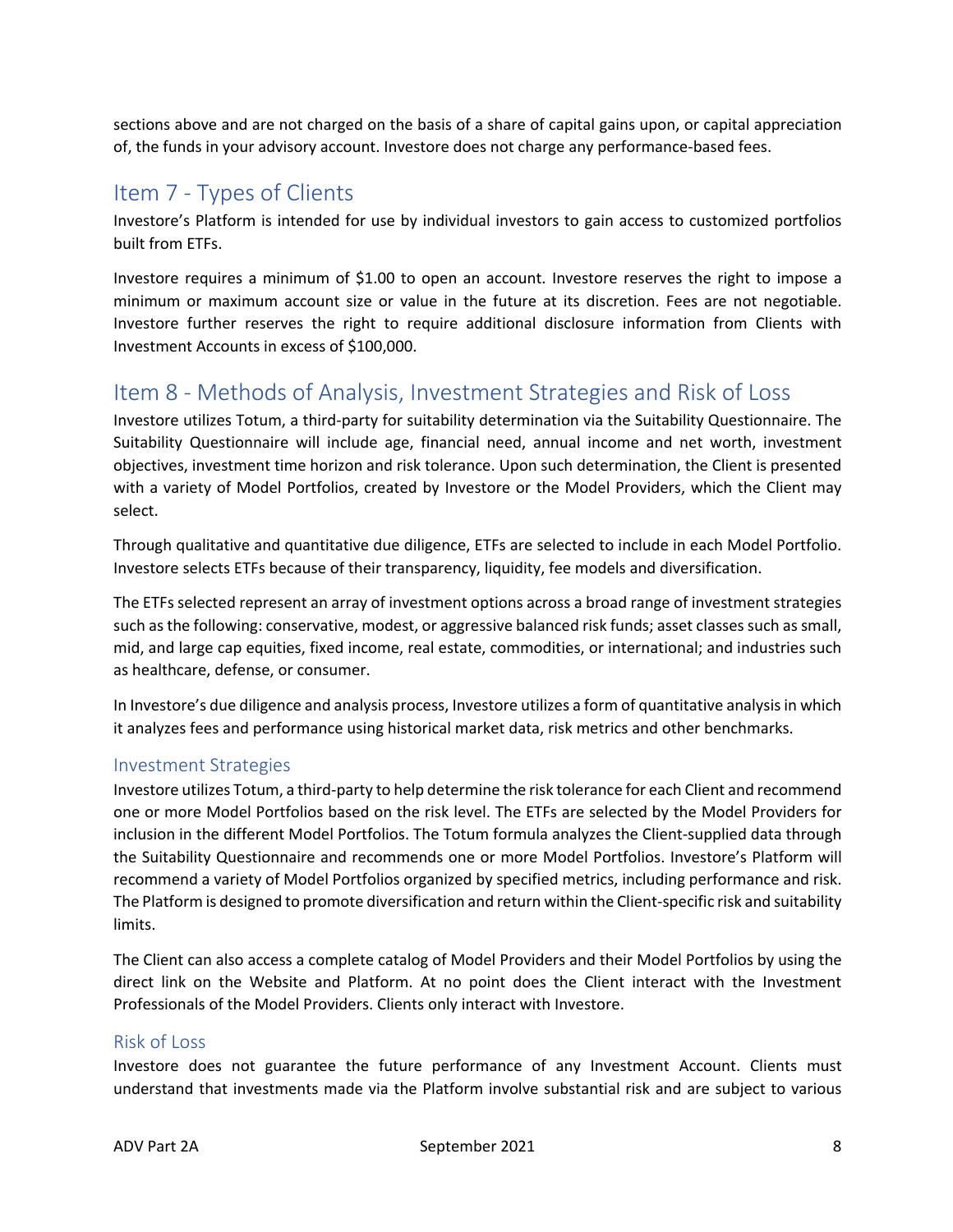market, currency, economic, political, and business risks, and that those investment decisions and actions will not always be profitable. Clients may not get back the amount invested. Subject to the Advisers Act, Investore shall have no liability for any losses in a Client's account. The price of any security or the value of an entire asset class can decline for a variety of reasons outside of Investore's control, including, but not limited to, changes in the macroeconomic environment, unpredictable market sentiment, forecasted or unforeseen economic developments, interest rates, regulatory changes, and domestic or foreign political, demographic, or social events. There is no guarantee that Investore's judgment or investment decisions about particular securities or asset classes will necessarily produce the intended results. Investore's judgment may prove to be incorrect, and a Client might not achieve his or her investment objectives. High volatility and/or the lack of deep and active liquid markets for a security may prevent a Client from selling his or her securities at all, or at an advantageous time or price because Investore and the Client's broker may have difficulty finding a buyer and may be forced to sell at a significant discount to market value. The Platform, by its automated nature, limits excessive trading risk, although human programming error may result in excessive trading. Investore cannot guarantee any level of performance or that any Client will avoid a loss of Investment Account assets. Any investment in securities involves the possibility of financial loss that Clients should be prepared to bear.

When evaluating risk, financial loss may be viewed differently by each Client and may depend on many different risk items, each of which may affect the probability of adverse consequences and the magnitude of any potential losses. The following risks may not be all-inclusive but should be considered carefully by a prospective Client before entering the Platform. These risks should be considered as possibilities, with additional regard to their actual probability of occurring and the effect on a Client if there is, in fact, an occurrence.

**Market Risk** - The price of any security or the value of an entire asset class can decline for a variety of reasons outside of Investore's control, including, but not limited to, changes in the macroeconomic environment, unpredictable market sentiment, forecasted or unforeseen economic developments, interest rates, regulatory changes, and domestic or foreign political, demographic, or social events.

**Investment Risk** - There is no guarantee that Investore's judgment, models or investment decisions about particular securities or asset classes will necessarily produce the intended results. Investore's judgment may prove to be incorrect, and a Client might not achieve his or her investment objectives. Investore may also make future changes to the investing algorithms and services that it provides. In addition, it is possible that Clients or Investore itself may experience computer equipment failure, loss of internet access, viruses, or other events that may impair access to Investore's software-based financial service.

#### Use of Algorithms

As discussed previously, Investore uses algorithms to advise Clients and manage their accounts. These algorithms determine the recommended allocation based on inputs from the Client, and the timing of rebalancing. When Clients make deposits or withdrawals from their accounts, an algorithm determines the specific securities to trade based on a Client's allocation, current tax lots, and other directions that they have provided to Investor.

These algorithms may not perform as intended for a variety of reasons, including but not limited to incorrect assumptions, changes in the market, and/or changes to data inputs. These algorithms, or a computer system's code or underlying assumptions may be periodically modified, and these changes may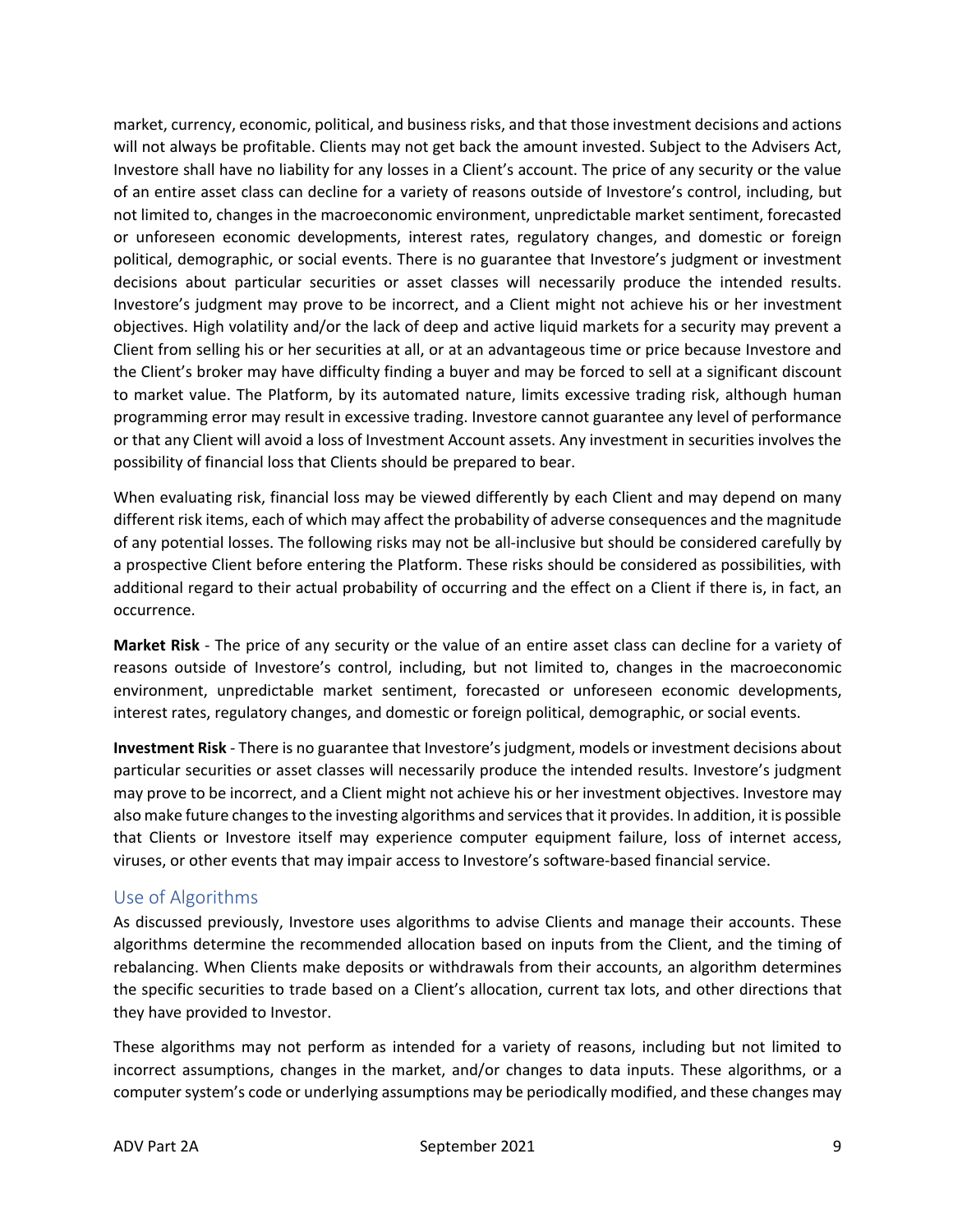have unintended consequences. The algorithms described above will generate recommendations only from information that is input into the algorithm. Although Investore collects a variety of information from Clients, individualized information about every aspect of a Client's personal financial situation is not elicited through Investore's website, and therefore, not considered by the algorithms. Clients should be aware of this limitation when considering Investore's service. Additional information regarding relevant considerations for Clients considering an automated digital investment advisory program is contained in the Investor Bulletin from the Securities and Exchange Commission available at https://www.sec.gov/oiea/investor-alerts-bulletins/ib\_roboadvisers.html.

**Volatility and Correlation Risk** - Clients should be aware that Investore's asset selection process is based in part on a careful evaluation of past price performance and volatility in order to evaluate future probabilities. However, it is possible that different or unrelated asset classes may exhibit similar price changes in similar directions, which may adversely affect a Client, and may become more acute in times of market upheaval or high volatility. Past performance is no guarantee of future results, and any historical returns, expected returns, or probability projections might not reflect actual future performance.

**Liquidity and Valuation Risk** - High volatility and/or the lack of deep and active liquid markets for a security may prevent a Client from selling her securities at all, or at an advantageous time or price because Investore and the Client's broker may have difficulty finding a buyer and may be forced to sell at a significant discount to market value. Some ETFs that hold or trade financial instruments may be adversely affected by liquidity issues as they manage their portfolios.

**Credit Risk** – Investore cannot control, and Clients are exposed to the risk that financial intermediaries or security issuers may experience adverse economic consequences that may include impaired credit ratings, default, bankruptcy, or insolvency, any of which may affect portfolio values or management. This risk applies to assets on deposit with any broker utilized by a Client, notwithstanding asset segregation and insurance requirements that are beneficial to Clients generally. In addition, exchange trading venues or trade settlement and clearing intermediaries could experience adverse events that may temporarily or permanently limit trading or adversely affect the value of securities held by Clients. Finally, any issuer of securities may experience a credit event that could impair or erase the value of the issuer's securities held by a Client. Investore seeks to limit credit risk through ETFs, which are subject to regulatory limits on asset segregation and leverage such that fund shareholders are given liquidation priority versus the fund issuer; however, certain funds and products may involve higher issuer credit risk because they are not structured as a registered fund.

**Legislative and Tax Risk** - Performance may directly or indirectly be affected by government legislation or regulation, which may include, but is not limited to: changes in investment adviser or securities trading regulation; change in the U.S. government's guarantee of ultimate payment of principal and interest on certain government securities and changes in the tax code that could affect interest income, income characterization, and/or tax reporting obligations (particularly for ETFs dealing in natural resources). Investore does not engage in financial or tax planning, and in certain circumstances, a Client may incur taxable income on her investments without a cash distribution to pay the tax due.

**Foreign Investing and Emerging Markets Risk** - Foreign investing involves risks not typically associated with U.S. investments, and the risks may be exacerbated further in emerging market countries. These risks may include, among others, adverse fluctuations in foreign currency values, as well as adverse political, social, and economic developments affecting one or more foreign countries. In addition, foreign investing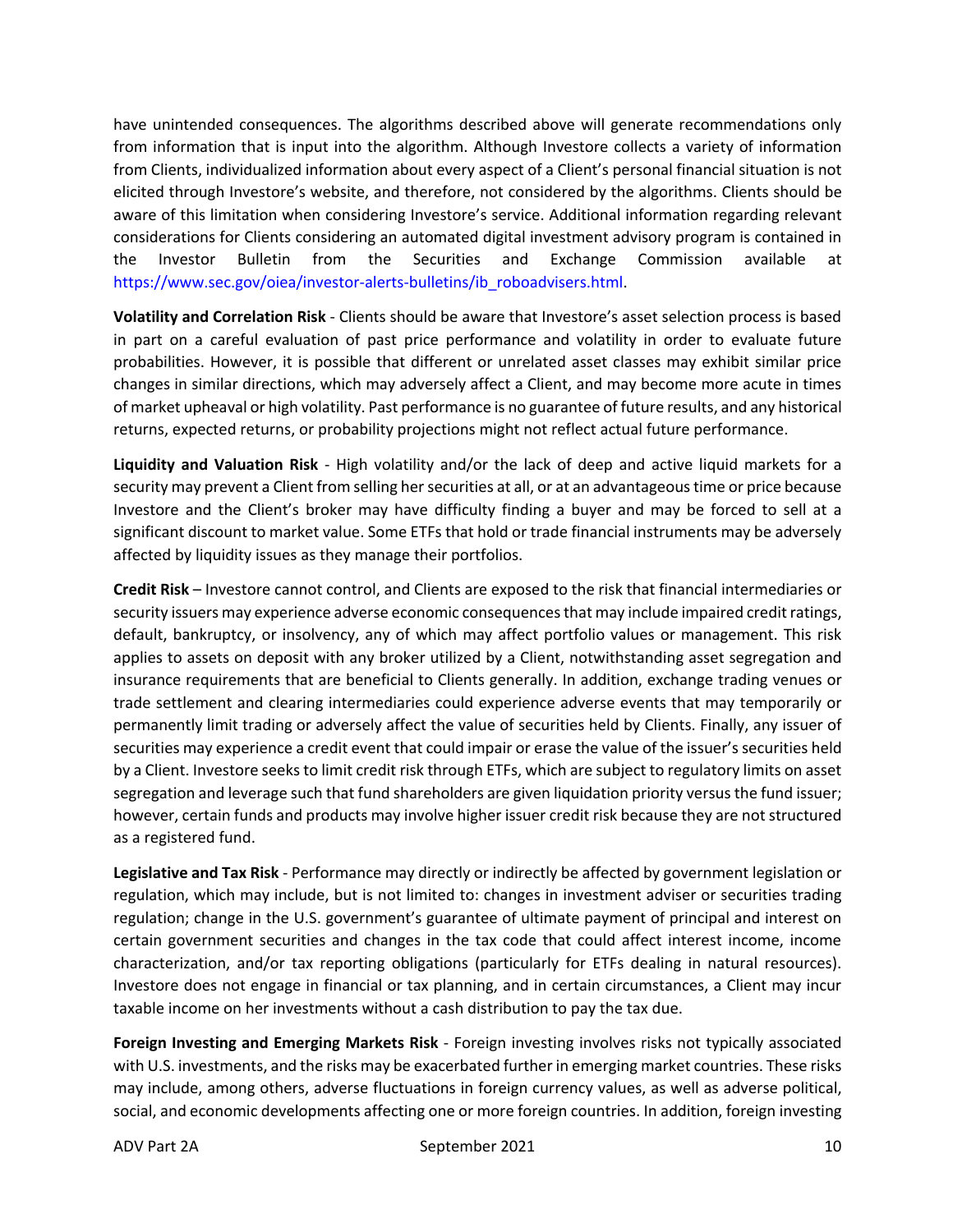may involve less publicly available information and more volatile or less liquid securities markets, particularly in markets that trade a small number of securities, have unstable governments, or involve limited industry. Investments in foreign countries could be affected by factors not present in the U.S., such as restrictions on receiving the investment proceeds from a foreign country, foreign tax laws or tax withholding requirements, trade clearance or settlement procedures, and potential difficulties in enforcing contractual obligations or other legal rules that jeopardize shareholder protection. Foreign accounting may be less transparent than U.S. accounting practices, and foreign regulation may be inadequate or irregular.

**Frontier Markets Risks** - The risks associated with investing in foreign or emerging markets generally are magnified in frontier markets, also known as "next emerging" markets. Some frontier markets may operate in politically unstable regions of the world and may be subject to additional geopolitical/disruption-of-markets risks.

**ETF Risks, including Net Asset Valuations and Tracking Error -** ETF performance may not exactly match the performance of the index or market benchmark that the ETF is designed to track because 1) the ETF will incur expenses and transaction costs not incurred by any applicable index or market benchmark; 2) certain securities comprising the index or market benchmark tracked by the ETF may, from time to time, temporarily be unavailable; and 3) supply and demand in the market for either the ETF and/or for the securities held by the ETF may cause the ETF shares to trade at a premium or discount to the actual net asset value of the securities owned by the ETF. Certain ETF strategies may from time to time include the purchase of fixed income, commodities, foreign securities, American Depositary Receipts, or other securities for which expenses and commission rates could be higher than normally charged for exchangetraded equity securities, and for which market quotations or valuation may be limited or inaccurate.

Clients should be aware that to the extent they invest in ETF securities, they will pay two levels of compensation - fees charged by Investore plus any management fees charged by the issuer of the ETF. This scenario may cause a higher cost (and potentially lower investment returns) than if a Client purchased the ETF directly.

An ETF typically includes embedded expenses that may reduce the fund's net asset value, and therefore directly affect the fund's performance and indirectly affect a Client's portfolio performance or an index benchmark comparison. Expenses of the fund may include investment adviser management fees, custodian fees, brokerage commissions, and legal and accounting fees. ETF expenses may change from time to time at the sole discretion of the ETF issuer. ETF tracking error and expenses may vary.

**Inflation, Currency, and Interest Rate Risks** - Security prices and portfolio returns will likely vary in response to changes in inflation and interest rates. Inflation causes the value of future dollars to be worth less and may reduce the purchasing power of an investor's future interest payments and principal. Inflation also generally leads to higher interest rates, which in turn may cause the value of many types of fixed-income investments to decline. The liquidity and trading value of foreign currencies could be affected by global economic factors, such as inflation, interest rate levels, and trade balances among countries, as well as the actions of sovereign governments and central banks. In addition, the relative value of the U.S. dollar-denominated assets primarily managed by Investore may be affected by the risk that currency devaluations affect Client purchasing power.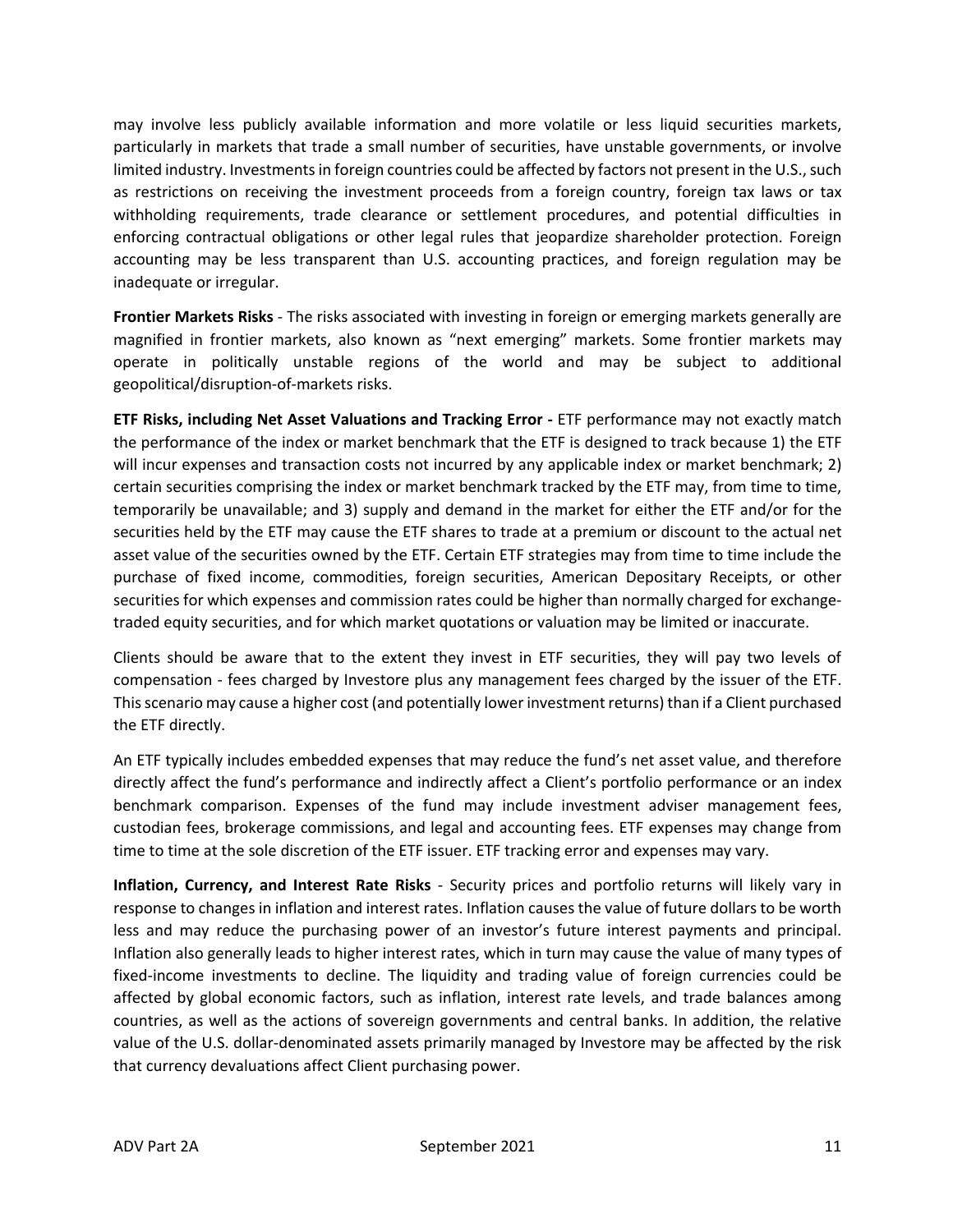**Cybersecurity Risks** – Investore and its service providers are subject to risks associated with a breach in cybersecurity. Cybersecurity is a generic term used to describe the technology, processes and practices designed to protect networks, systems, computers, programs, and data from cyberattacks and hacking by other computer users, and to avoid the resulting damage and disruption of hardware and software systems, loss, or corruption of data, and/or misappropriation of confidential information. In general, cyber-attacks are deliberate, but unintentional events may have similar effects. Cyber-attacks may cause losses to Clients by interfering with the processing of transactions, affecting Investore's ability to calculate net asset value or impeding or sabotaging trading. Clients may also incur substantial costs as the result of a cybersecurity breach, including those associated with forensic analysis of the origin and scope of the breach, increased, and upgraded cybersecurity, identity theft, unauthorized use of proprietary information, litigation, and the dissemination of confidential and proprietary information. Any such breach could expose Investore to civil liability as well as regulatory inquiry and/or action. In addition, Clients could incur additional losses as a result of unauthorized use of their personal information. While we have established business continuity plans, incident response plans and systems designed to prevent cyber-attacks, there are inherent limitations in such plans and systems, including the possibility that certain risks have not been identified. Similar types of cybersecurity risks also are present for issuers of securities in which we invest, which could result in material adverse consequences for such issuers and may cause a Client's investment in such securities to lose value.

**Investment Strategy Risks** - There are risks associated with the long-term core strategic holdings. The more aggressive the investment strategy, the more likely the portfolio will contain larger weights in riskier asset classes, such as equities.

**Equity-Related Risks** - The prices of equity securities will rise and fall. These price movements may result from factors affecting individual companies, industries, or the securities market as a whole. Individual companies may report poor results or be negatively affected by industry and/or economic trends and developments. The prices of securities issued by such companies may suffer a decline in response. In addition, the equity market tends to move in cycles, which may cause stock prices to fall over short or extended periods of time.

**Reliance on Management and Other Third Parties**- ETF investments will rely on third-party management and advisers, Investore is not expected to have an active role in the day-to-day management of investments. Carried interest and other incentive distributions to fund management may create an incentive towards more speculative investments than would otherwise have been made.

**Infrastructure Risks** - Infrastructure-related investments are subject to a number of unique risks. These investments may be concentrated into a small number of projects, resulting in a high degree of risk with respect to each project. Further, these investments are often subject to foreign and emerging market risks.

**Market Volatility** - General fluctuations in the economy may affect the value of one or more investments. In the event of economic volatility, the ability to achieve a favorable return on investments may be severely impeded.

**Socially Responsible Investing** - Investments may focus on "low carbon" or other areas of socially responsible investing. This investment category represents a relatively new area of investment with a relatively limited performance track record. Due to the consideration of non-monetary factors in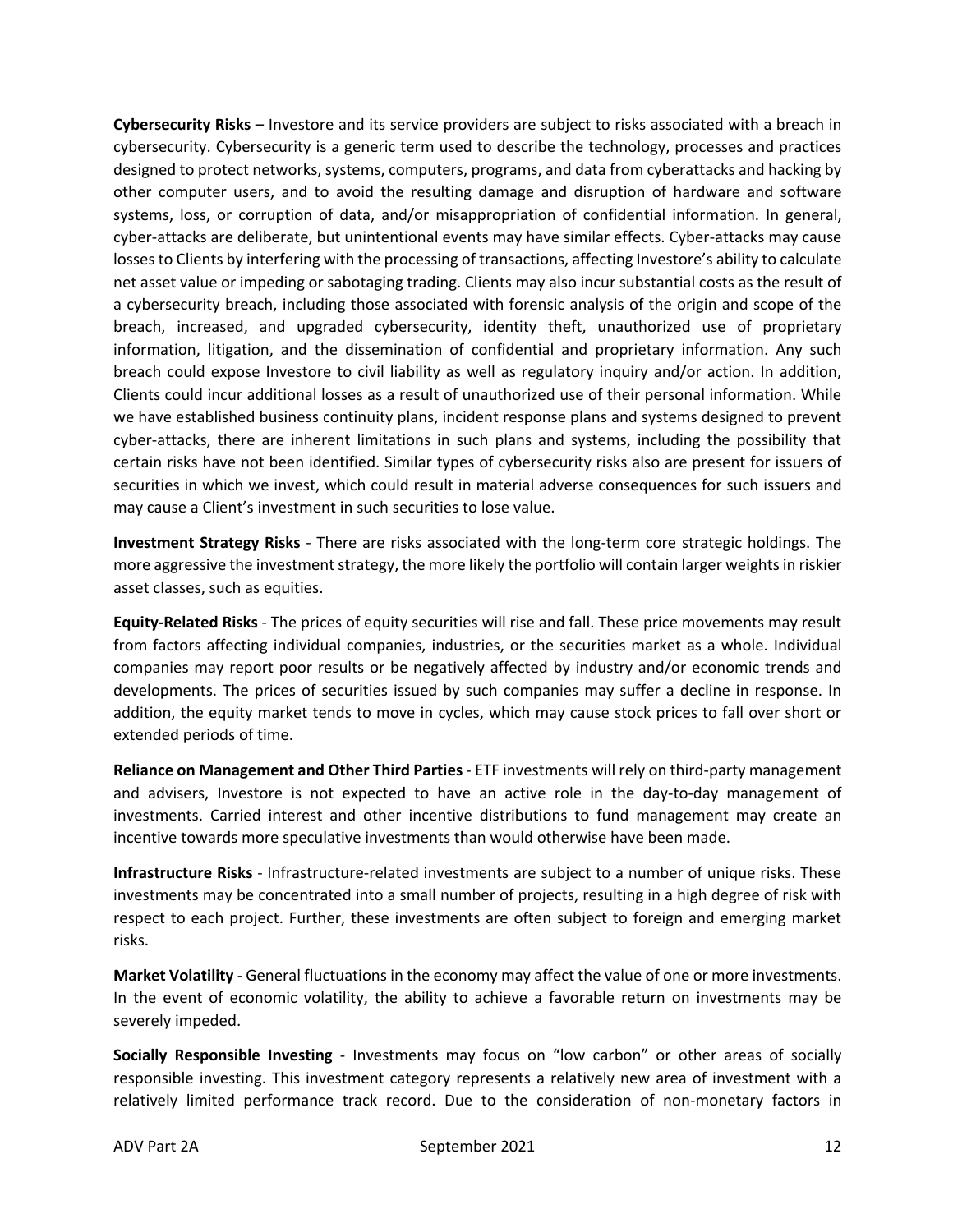investment decisions, these investments may experience a lower rate of return. There may be a relatively limited number of investments to consider in this investment category, and available investments may be subject to increased competition.

**Large Investment Risks** - Clients may collectively account for a large portion of the assets in certain investments. A decision by many investors to buy or sell some or all of a particular investment where Clients hold a significant portion of that investment may negatively impact the value of the investment.

**Novel Coronavirus Pandemic, Public Health Emergency and Global Economic Impacts** - As of the date of this Form ADV Part 2A, there is an ongoing outbreak of a novel and highly contagious form of coronavirus ("COVID-19"), which the World Health Organization declared a pandemic on March 11, 2020. The outbreak of COVID-19 has caused a worldwide public health emergency with a substantial number of hospitalizations and deaths and has significantly adversely impacted global commercial activity and contributed to both volatility and material declines in equity and debt markets. The global impact of the outbreak is rapidly evolving, and many countries, state and local governments have reacted by instituting mandatory or voluntary quarantines, travel prohibitions and restrictions, closure or reduction of offices, businesses, schools, retail stores and other public venues and/or cancellation, suspension or postponement of certain events and activities, including certain non-essential government and regulatory activity. Businesses are also implementing their own precautionary measures, such as voluntary closures, temporary or permanent reductions in workforce, remote working arrangements, and emergency contingency plans. Such measures, as well as the general uncertainty surrounding the dangers, duration, and impact of COVID-19, are creating significant disruption in supply chains and economic activity, impacting consumer confidence, and contributing to significant market losses, including having particularly adverse impacts on transportation, hospitality, tourism, sports, entertainment, and other industries dependent upon physical presence. As COVID-19 continues to spread, potential additional adverse impacts, including a global, regional, or other economic recession of indeterminate duration, are increasingly likely and difficult to assess.

The extent of the impact of COVID-19 on Investore will depend on many factors, including the duration and scope of the resulting public health emergency, the extent of any related restrictions implemented, the impact of such public health emergency on overall supply and demand, goods and services, investor liquidity, consumer confidence and levels of economic activity, and the extent of its disruption to important global, regional and local supply chains and economic markets, all of which are highly uncertain and cannot be predicted. The effects of the COVID-19 pandemic may materially and adversely impact Investore's ability to source, manage and divest investments and Investore's ability to achieve its investment objectives on behalf of its Clients, all of which could result in significant losses to a Client.

In addition, COVID-19 and the resulting changes to global businesses and economies will, likely, adversely impact the business and operations of Investore, and its respective affiliates. Certain businesses and activities may be temporarily or permanently halted as a result of government or other quarantine measures, voluntary and precautionary restrictions on travel or meetings and other factors, including the potential adverse impact of COVID-19 on the health of key personnel.

**Other Catastrophic Risks** - In addition to the potential risks associated with COVID-19 as outlined above, Investore may be subject to the risk of loss arising from direct or indirect exposure to a number of types of other catastrophic events, including without limitation (i) other public health crises, including any outbreak of SARS, H1N1/09 influenza, avian influenza, other coronaviruses, Ebola or other existing or new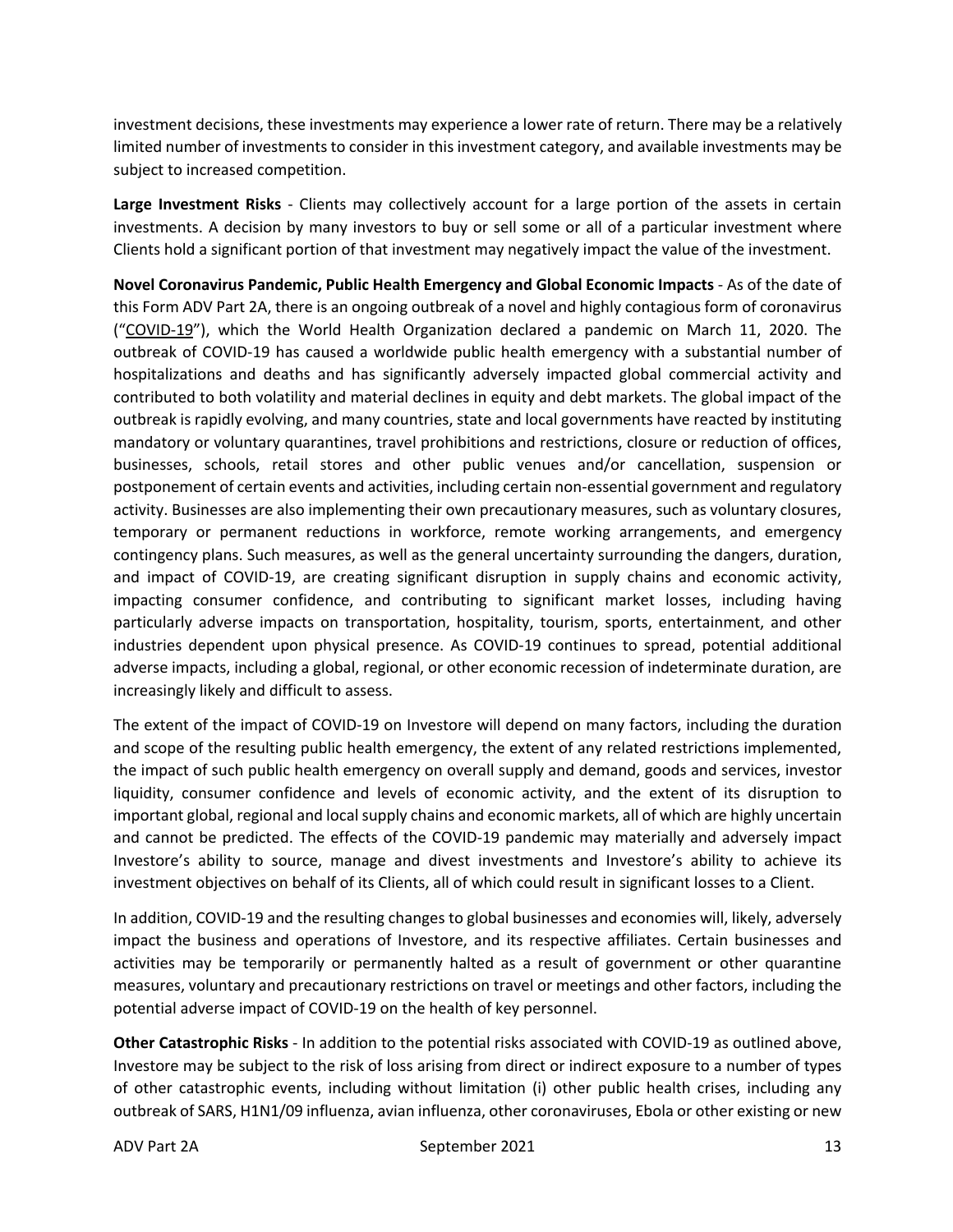epidemic diseases, or the threat thereof; or (ii) other major events or disruptions, such as hurricanes, earthquakes, tornadoes, fires, flooding and other natural disasters; acts of war or terrorism, including cyberterrorism; or major or prolonged power outages or network interruptions. The extent of the impact of any such catastrophe or other emergencies on Investore's operational and financial performance will depend on many factors, including the duration and scope of such emergency, the extent of any related travel advisories and restrictions, the impact on overall supply and demand, goods and services, investor liquidity, consumer confidence and levels of economic activity, and the extent of its disruption to important global, regional and local supply chains and economic markets, all of which are highly uncertain and cannot be predicted. In particular, to the extent that any such event occurs and has a material effect on global financial markets or specific markets in which Investore participates (or has a material effect on any locations in which Investore operates or on any of their respective personnel) the risks of loss could be substantial and could have a material adverse effect the ability of Investore to fulfill its investment objectives.

**Limitations of Disclosure** - The foregoing list of risks does not purport to be a complete enumeration or explanation of the risks involved in investing in investments. As investment strategies develop and change over time, Clients may be subject to additional and different risk factors. No assurance can be made that profits will be achieved or that substantial losses will not be incurred.

#### Item 9 - Disciplinary Information

Registered investment advisers are required to disclose all material facts regarding any legal or disciplinary events that would be material to an evaluation of such adviser or the integrity of such adviser's management. Investore does not have any legal, financial, regulatory, or other "disciplinary" item to report to any Client. This statement applies to Investore and to every employee of Investore.

## Item 10 - Other Financial Industry Activities and Affiliations

Investore does not participate in any other financial industry activities.

In order to open an Investment Account with Investore, Clients must also become customers of the Firm's affiliate, International Payments, Inc. ("IPI"). IPI is registered as a Money Services Business with the Financial Crimes Enforcement Network IPI offers Clients Digital Dollar Accounts through Circle Internet Financial, LLC ("Circle"). In addition to providing Clients the ability to deposit and withdraw funds into their Digital Dollar Accounts, IPI facilitates the movement of Client deposits and withdrawals into their Investment Accounts. Investore does not recommend or have any discretion over the execution, timing, or amount of any deposits or withdrawals into or out of Client Investment Accounts. All such considerations are exclusively determined by the Client.

IPI will receive compensation with respect to its services, which may take the form of commissions, markups, markdowns, service fees or other equivalents. Investore and IPI will provide materials disclosing the arrangement to Clients. Investore will ensure that IPI service charges are fair and comparable to other money transmitters that would provide similar services.

Since Investore clients must use IPI there is an inherent conflict of interest involving common ownership. Although Investore is not directly compensated by a client's engagement with IPI, we indirectly benefit due to our common ownership. The more commercially successful IPI is the better it ultimately is for Investore. Notwithstanding this conflict, Investore believes that this arrangement does not interfere with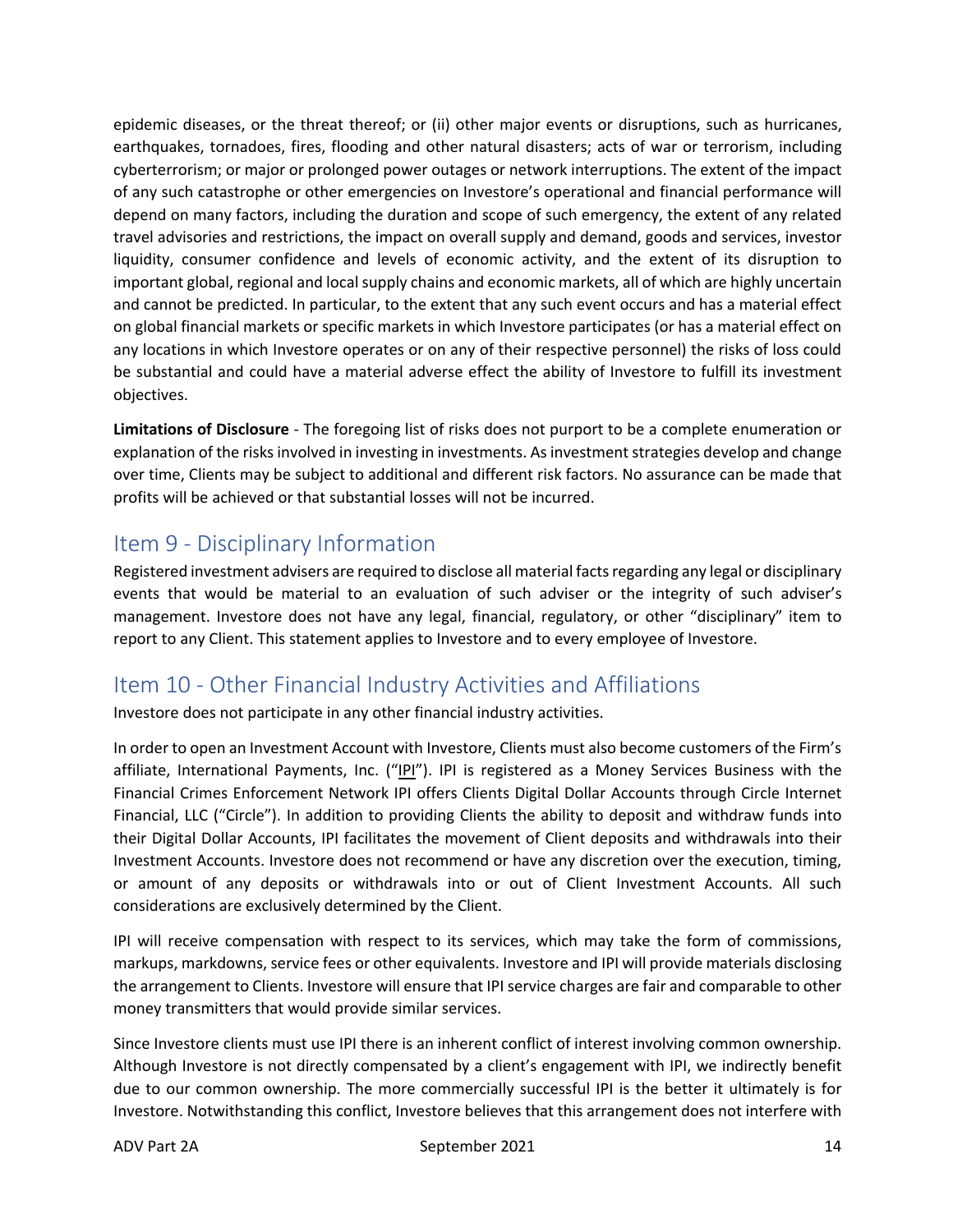its provision of advice to clients because of its practices and controls. A.G.P. periodically reviews its primary vendors for adherence to their agreements.

# Item 11 - Code of Ethics, Participation or Interest in Client Accounts and Personal Trading

Investore has adopted a code of ethics (the "Code of Ethics") for all supervised persons of Investore, describing its high standard of business conduct and fiduciary duty to its Clients. The Code of Ethics includes provisions relating to the confidentiality of Client information, a prohibition on insider trading, a prohibition of rumor-mongering, restrictions on the acceptance of significant gifts and the reporting of certain gifts and business entertainment items, and personal securities trading procedures, among other things. All supervised persons of Investore must acknowledge the terms of the Code of Ethics annually, or as amended.

Investore anticipates that, in appropriate circumstances, consistent with Clients' investment objectives, it will cause accounts over which Investore has authority to effect the purchase or sale of securities in which Investore, its management persons and/or Clients, directly or indirectly, have a position of interest. Investore's employees and persons associated with Investore are required to follow Investore's Code of Ethics. Subject to satisfying this policy and applicable laws, officers, directors, and employees of Investore and its employees may trade for their own accounts in securities which are recommended to and/or purchased for Investore's Clients. The Code of Ethics is designed to assure that the personal securities transactions, activities, and interests of the employees of Investore will not interfere with (i) making decisions in the best interest of Clients and (ii) implementing such decisions while, at the same time, allowing employees to invest for their own accounts. Under the Code of Ethics, certain classes of securities have been designated as exempt transactions, based upon a determination that personal employee transactions in these types of securities would not materially interfere with the best interest of Clients. Employee trading is continually monitored under the Code of Ethics, and to reasonably prevent conflicts of interest between Investore and its Clients.

Employees' accounts may trade in the same securities with Client accounts on an aggregated basis when consistent with Investore's obligation of best execution. In such circumstances, employee and Client accounts will share commission costs equally and receive securities at a total average price. Investore will retain records of the trade order (specifying each participating account) and its allocation, which will be completed prior to the entry of the aggregated order. Completed orders will be allocated as specified in the initial trade order. Partially filled orders will be allocated on a pro rata basis. Any exceptions will be explained on the order.

## Item 12 - Brokerage Practices

#### Best Execution

Best execution has been defined by the SEC as the "execution of securities transactions for clients in such a manner that the client's total cost or proceeds in each transaction is the most favorable under the circumstances." The best execution responsibility applies to the circumstances of each particular transaction. In its consideration of best execution, Investore considers the full range and quality of a broker-dealer's services, including: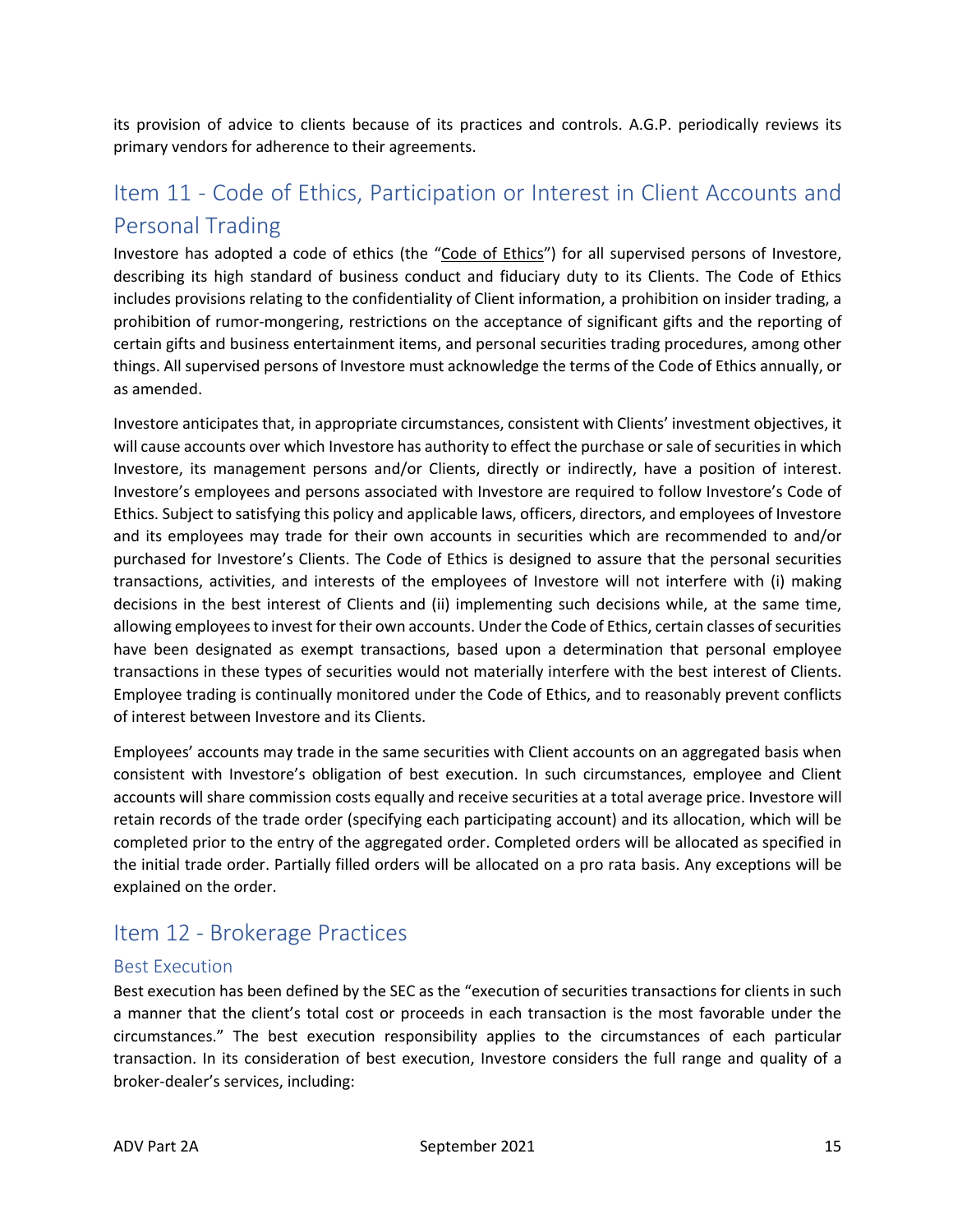- the ability to achieve prompt and reliable executions at favorable prices;
- the competitiveness of commission rates in comparison with other brokers satisfying Investore's overall selection criteria;
- the overall direct net economic result to Clients' assets:
- the broker-dealer's clearance and settlement capabilities;
- the operational efficiency with which transactions are effected;
- the financial strength, integrity, and stability of the broker;
- the ability to effect the transaction where a large block or other complicating factors are involved;
- the availability of the broker to execute possible difficult transactions in the future;
- the quality, comprehensiveness, and frequency of available research and related services considered to be of value, as contemplated by Section 28(e) of the Exchange Act and the regulations and interpretations of the SEC; and
- the quality, comprehensiveness, and frequency of notifications of investment opportunities.

In seeking best execution, the determinative factor is not the lowest possible cost, but whether the transaction represents the best qualitative execution, taking into consideration the full range of a brokerdealer's services, including among others, the value of research provided, execution capability, commission rates, and responsiveness.

Investore relies on its Custodian and review of its best execution reports to ensure compliance with best execution as Investore does not execute trades. The best execution report compares the execution price of each trade with the National Best Bid and Offer. The Chief Compliance Officer is responsible for continuously monitoring and evaluating the performance and execution capabilities of broker-dealers that transact orders for Clients to ensure consistent quality executions.

The Platform requires the establishment of a brokerage account at Alpaca, which will provide execution, settlement and clearing services. In selecting Alpaca, Investore did not consider any gifts or entertainment; the broker's willingness to cover trade errors caused by Investore; or Client referrals or capital introduction.

Alpaca executes trades upon receipt of the Client's order. Despite this, there may, depending on the liquidity and demand in the market, be a material change in the market price of the security being bought or sold.

Alpaca is generally responsible for: (i) maintaining and recording transactions in cash and securities in Investment Accounts; (ii) sending orders placed by the Client for execution, clearance, and settlement; and (iii) providing a Client with statements, confirmations, other required documentation, and other information about a Client's Investment Account and transactions therein. Clients authorize Alpaca to execute all trades and transactions a Client makes via the Platform and to carry a Client's Investment Account that holds Client securities and cash and to record the transactions a Client has made.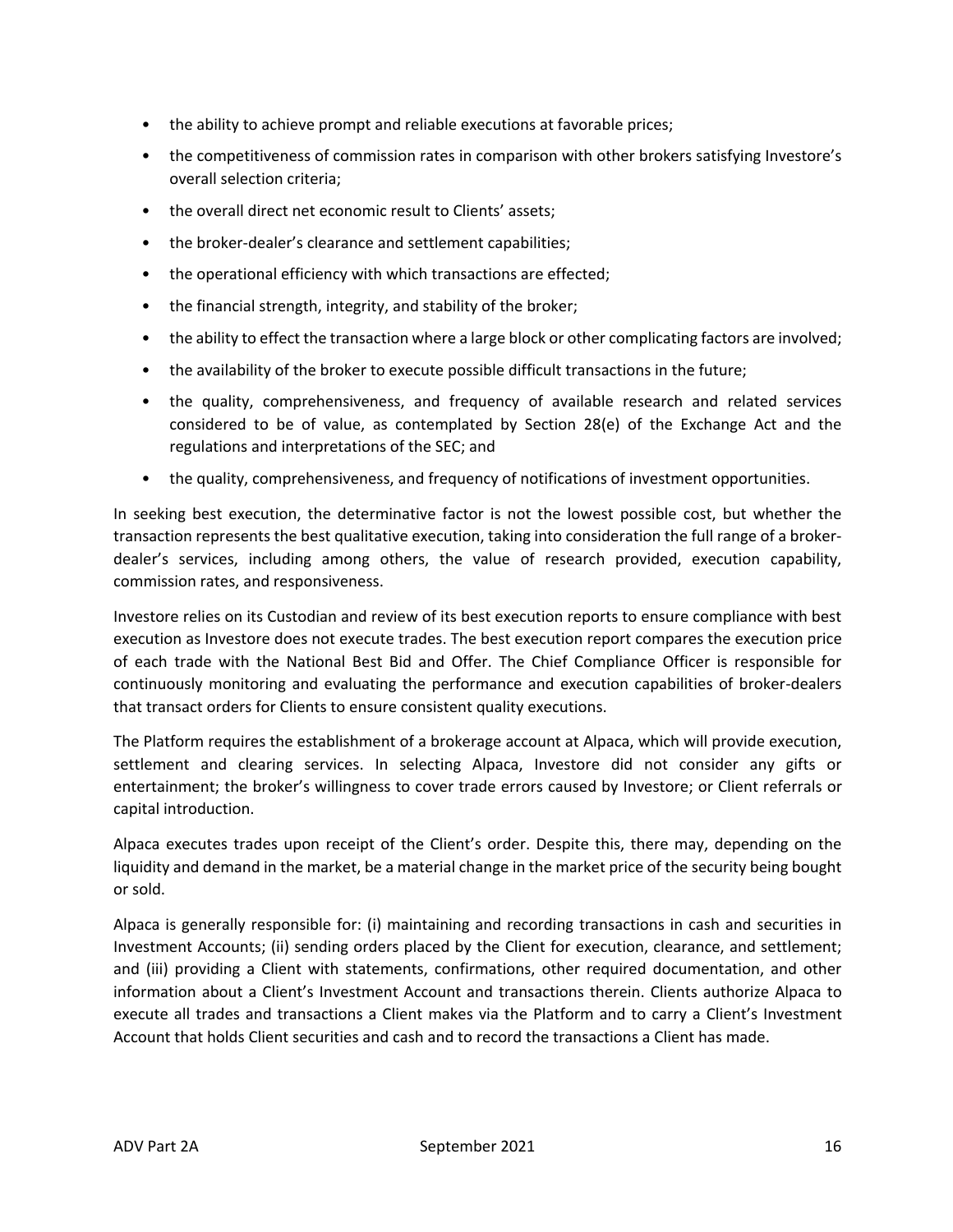Investore may transmit or help facilitate a Client's requests for withdrawals or transfers Alpaca and/or IPI. However, Investore shall have no authority to initiate any withdrawal or otherwise to transfer any securities or money out of an Investment Account.

As noted above, Alpaca, a third-party broker-dealer, will provide execution, custody, clearing and settlement services and will serve as a qualified custodian for your Account.

#### Aggregating Trading for Multiple Accounts

When Investore deems the purchase or sale of a security to be in the best interest of its Clients, Investore will generally aggregate the securities to be sold or purchased to obtain the most favorable price or lower brokerage commission and efficient execution (including speed of execution and confidentiality of trades). The allocation of the securities purchased or sold, as well as the expenses incurred in the transaction, will be made by Investore in accordance with its pre-allocation policy in the manner considered to be most equitable and consistent with its fiduciary obligations to Clients. All trade allocations are executed based on the applicable Model Provider and are based on computer generated target weightings. Generally, scheduled trades for a particular rebalance are aggregated, pre-allocated to Clients, and average-priced.

#### Item 13 - Review of Accounts

Investore provides all Clients with continuous access to the Platform regarding information about Investment Account status, portfolio allocations, securities, and Investment Account balances. Proprietary, as well as commercially available software, is used to review the portfolios quarterly to ensure that they are in line with investment objectives. Additional reviews by Investore may be triggered by material changes in variables such as a Client's individual circumstances, or the market, political or economic environment.

Clients have access to current Investment Account balances and positions through the Platform. The Custodian prepares account statements showing all transactions and account balances during the prior quarter. All information relating to Investment Accounts are provided on the Platform. On a quarterly basis, Investore may review each Investment Account and remind Clients to review and update the profile information previously provided. Investore requests that Clients reconfirm their current profile information as needed and on an annual basis. Investore, as applicable, conducts reviews when the Client updates his/her profile in the Platform with a material change or if a material change has occurred in the selected Model Portfolio or as otherwise described in this Brochure.

## Item 14 - Client Referrals and Other Compensation

Investore and its related persons do not receive an economic benefit (such as sales awards or other prizes) from any third party for providing investment advice or other advisory services to Clients. However, Investore may receive from a broker-dealer or a fund company, without cost and/or at a discount, certain services and/or products, to assist in monitoring and servicing Investment Accounts. These may include investment-related research, pricing information and market data, software and other technology that provide access to Investment Account data, compliance and/or practice management-related publications, discounted or free consulting services, discounted or free attendance at conferences, meetings, and other educational or social events, marketing support, computer hardware or software, and other products used by Investore to assist Investore in its investment advisory business operations.